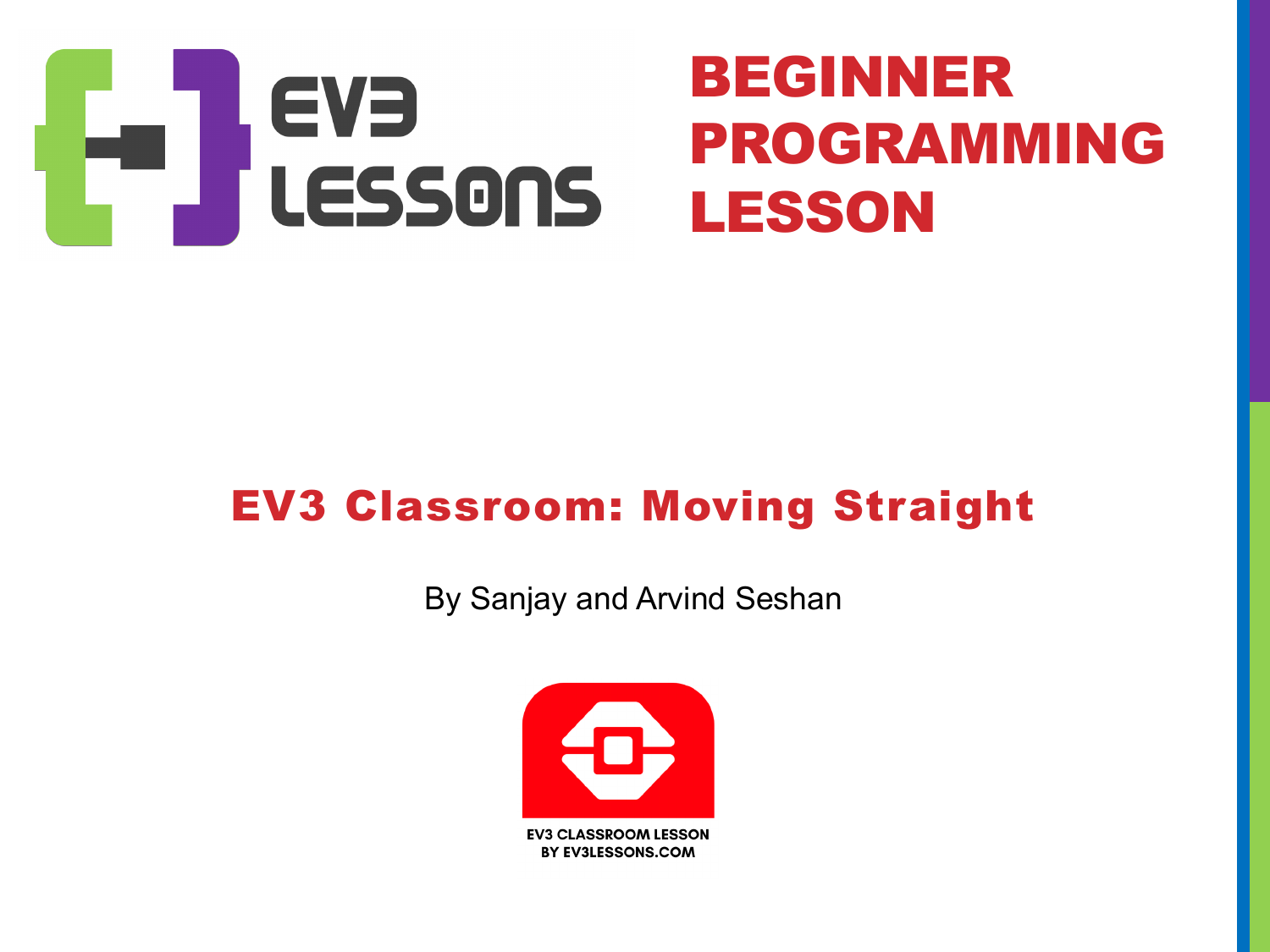#### LESSON OBJECTIVES

- **1. Learn how to make your robot go forward and backwards**
- **2. Learn how to use the Move Steering block**
- **3. Learn how to read sensor values using Port View**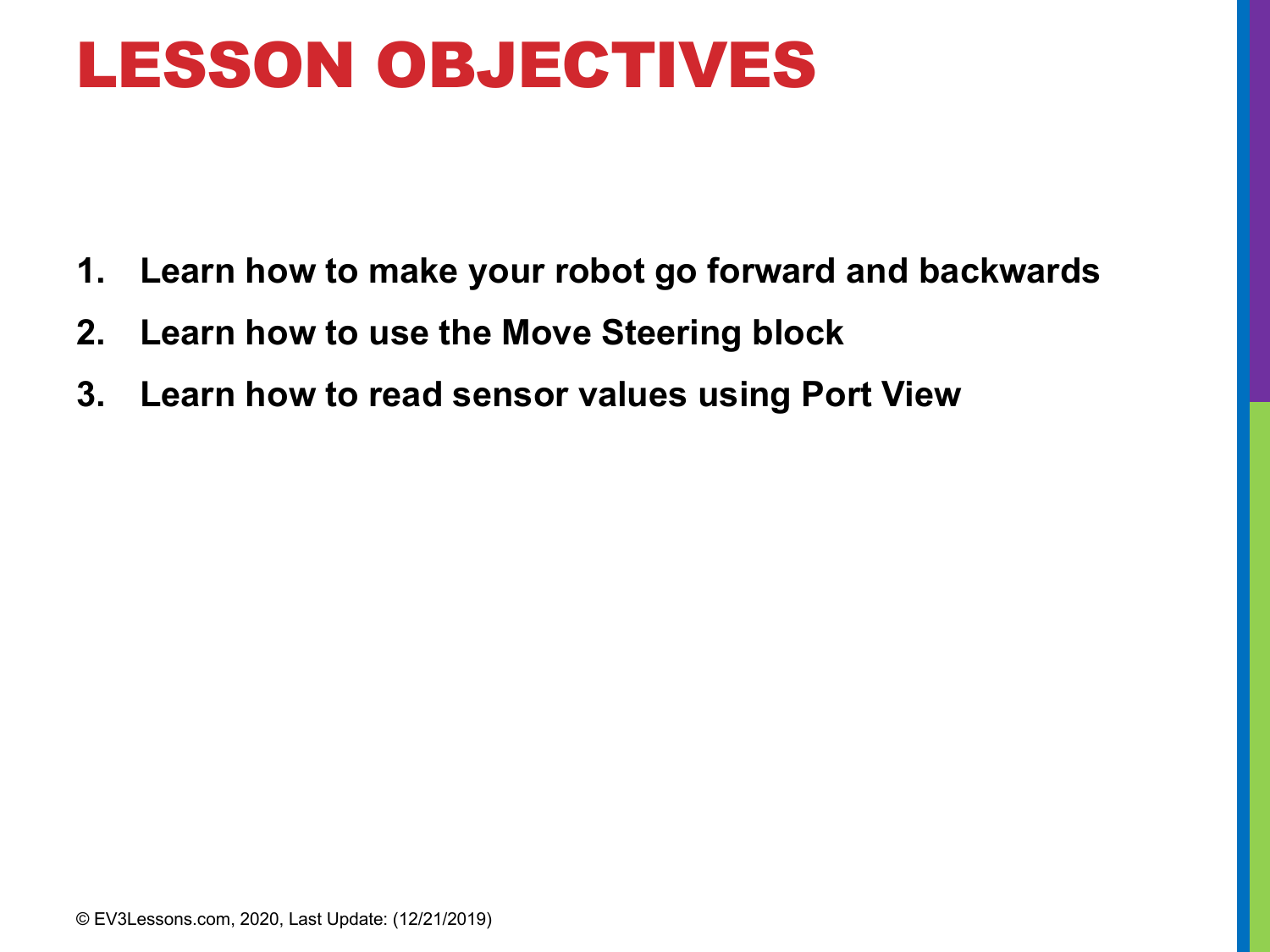# CONFIGURING MOVEMENT BLOCKS

**Before using movement blocks, you must configure the robot first.** 

**There are three blocks for this purpose:** 

**This one determines which motors are connected to the left & right wheels**

**This determines what the robot doesat the end of a move block (brake/hold or float/coast)**

**This sets the "default" speed for later move blocks**

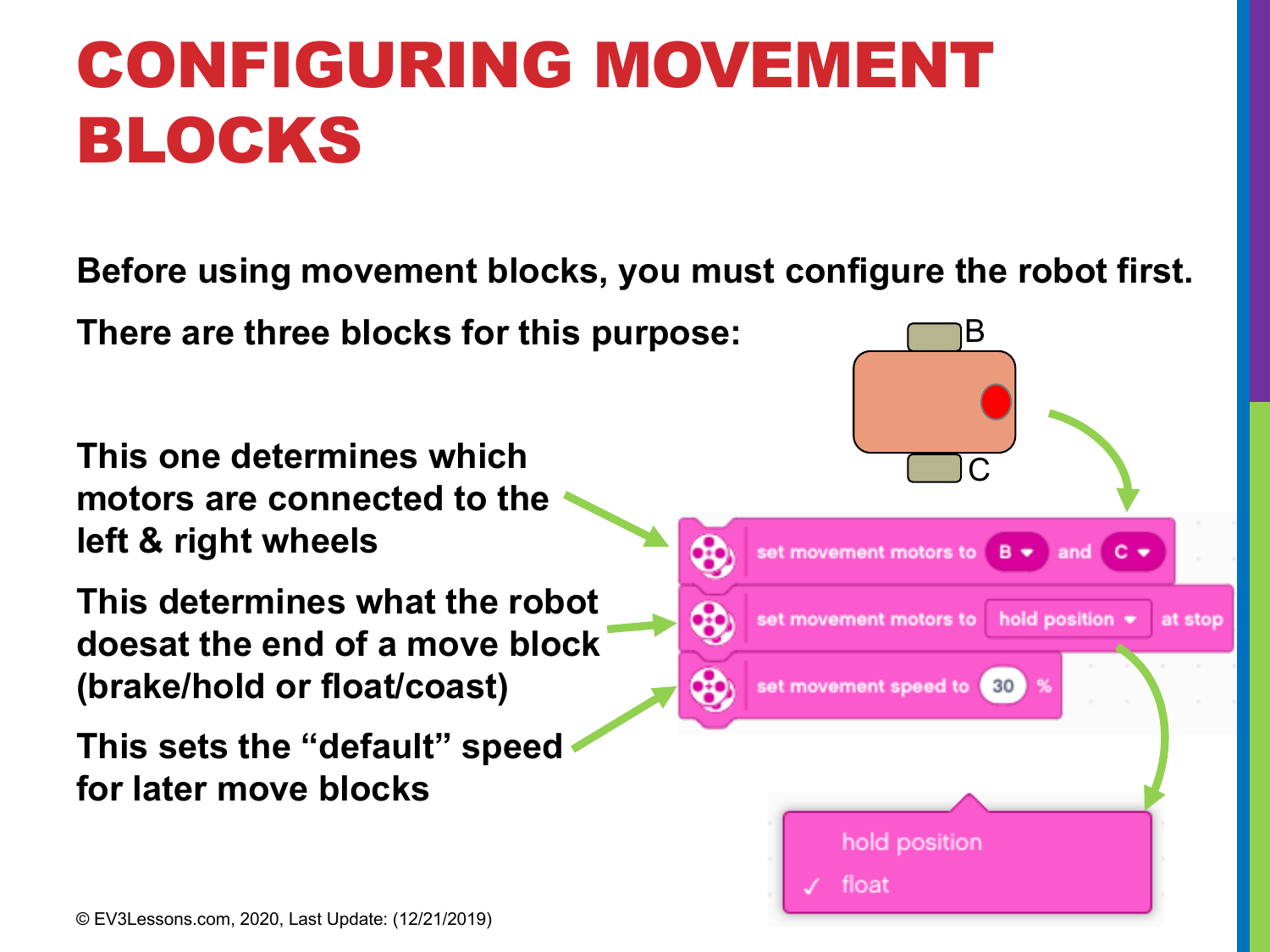# MOVE STRAIGHT BLOCK



**Simplest move block – just gives control over direction and distance**

**Other move blocks give control over speed and steering**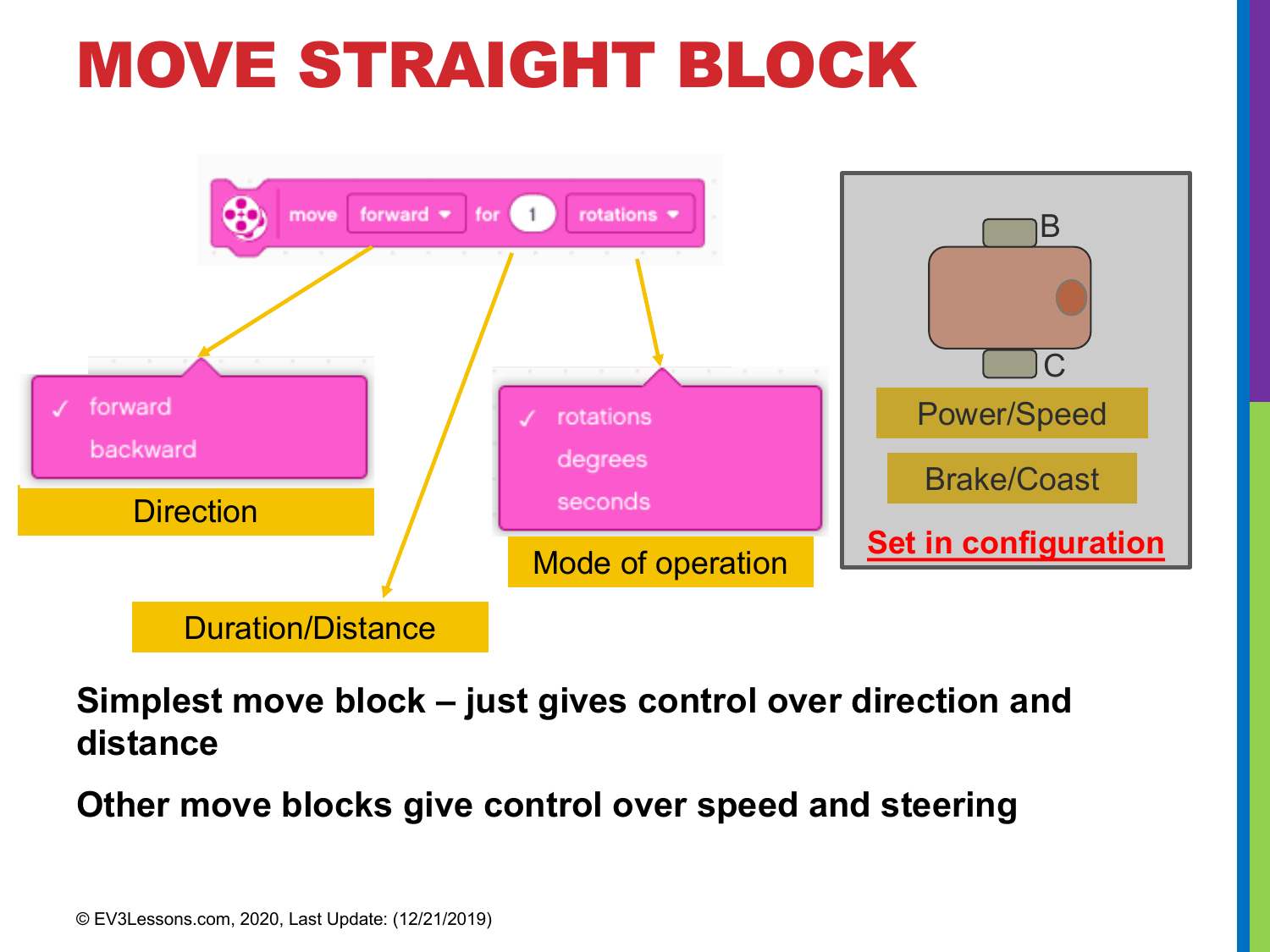### MOVE STEERING BLOCK



**This gives control over steering by giving different amounts of power to the left and right wheels. 50 & -50 steering give 0 power to one wheel and full power to the other. 100 and -100 give full power to both wheels but turn them in opposite directions**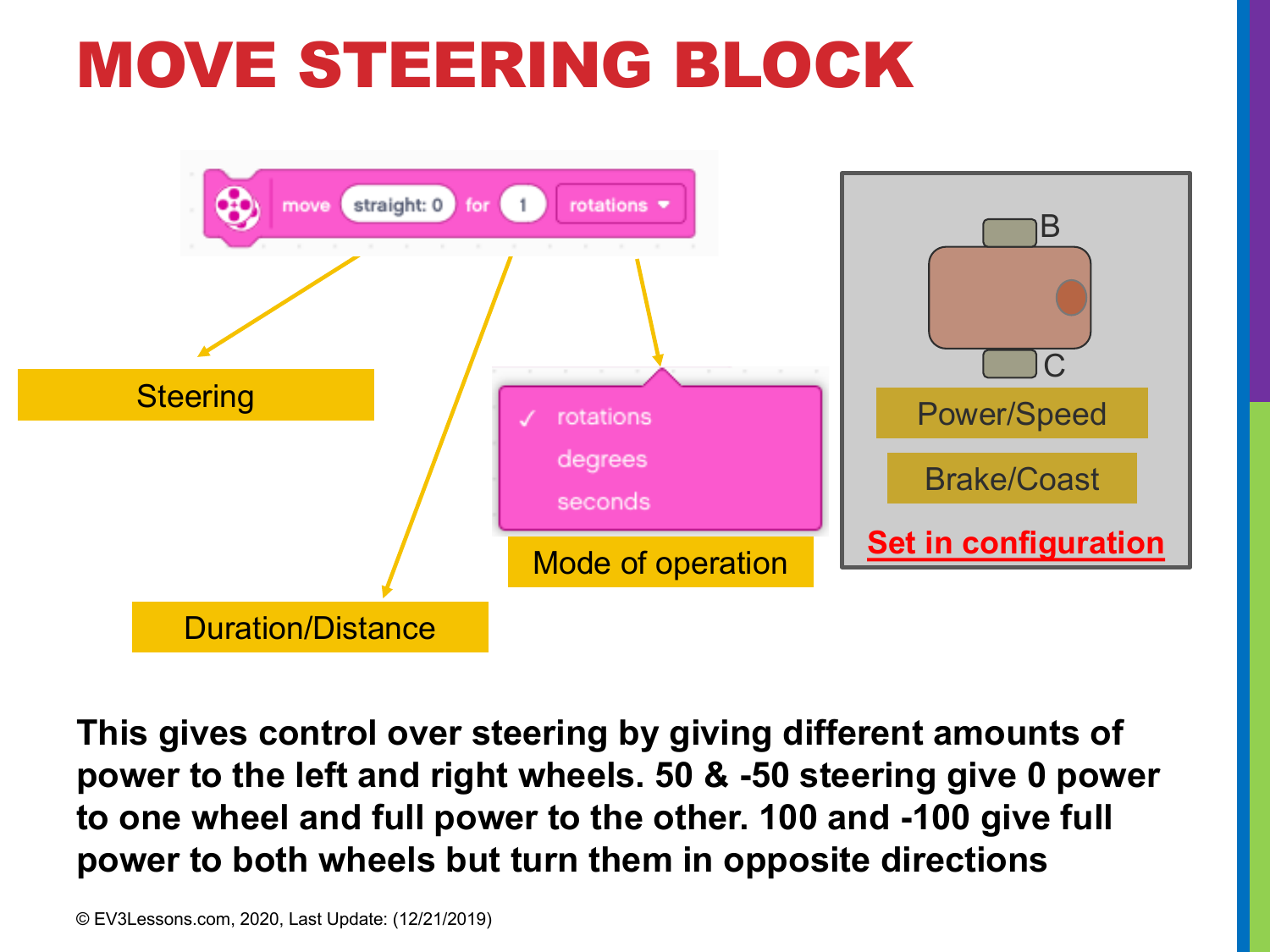# MOVE STEERING/POWER BLOCK



**This is like the move steering block. However instead of using the configured "default" speed, you specify the speed within the block. This is useful if you have one move that you want to do more slowly or quickly.**

© EV3Lessons.com, 2020, Last Update: (12/21/2019)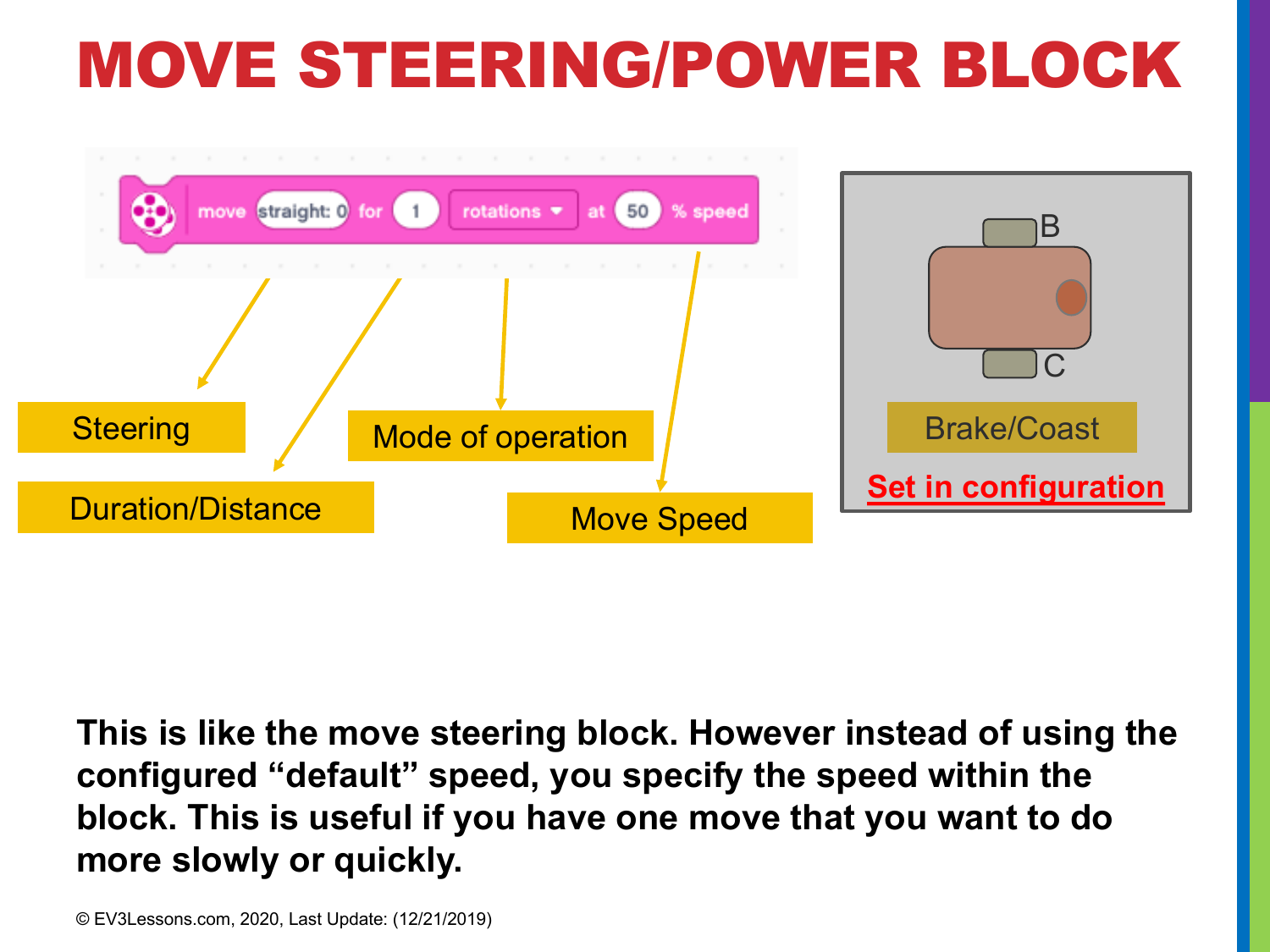# MOVE TANK BLOCK



**This is like the move steering/speed block. However instead of specifying speed and steering, you specify the two motor speeds independently. Its behavior will be identical to the steering/speed block.**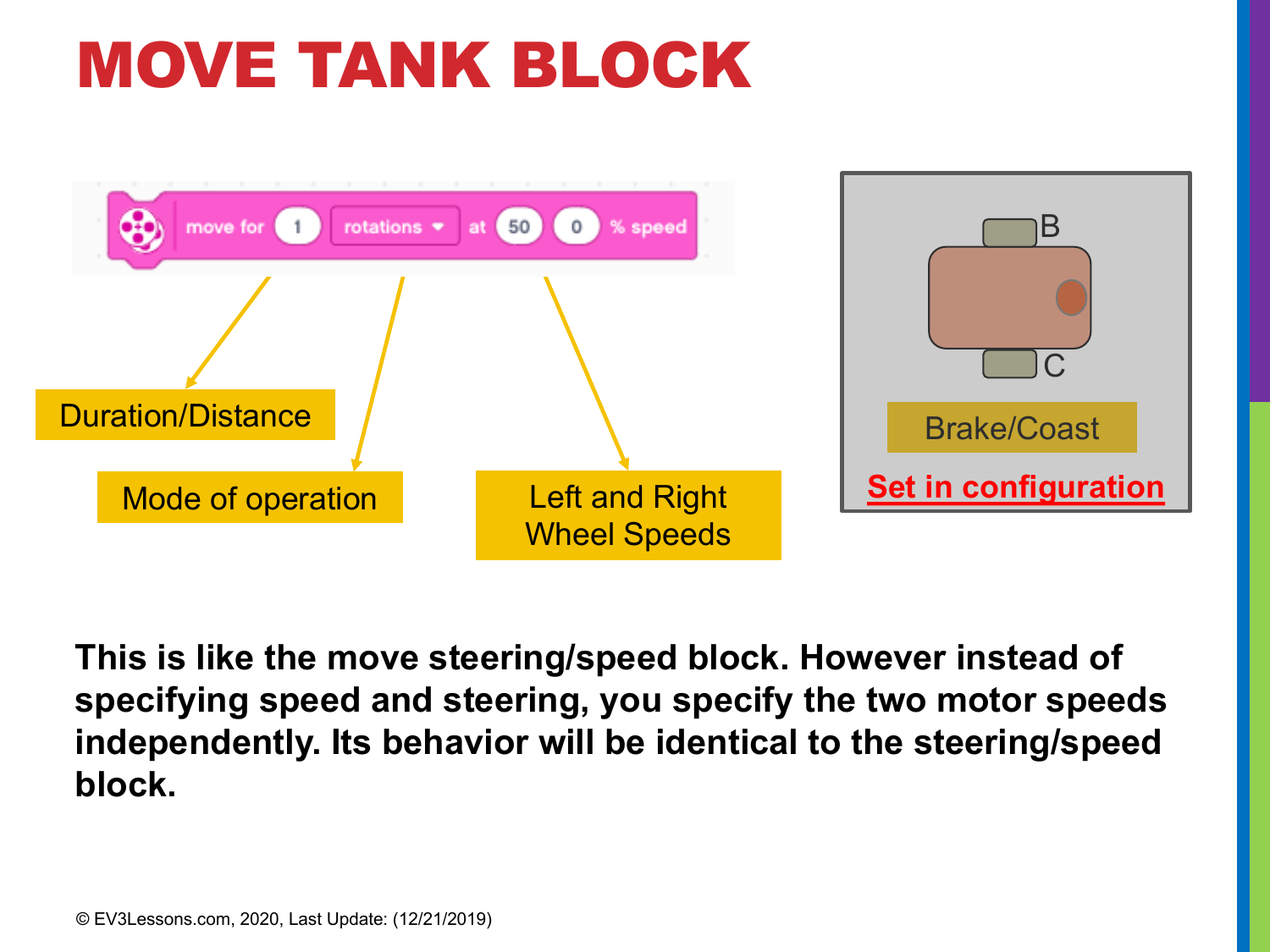# NEGATIVE VALUES



**This will make the robot move backwards**

**If you negate two values (e.g. power and distance or distance and backwards direction), the robot will move forward.**

© EV3Lessons.com, 2020, Last Update: (12/21/2019)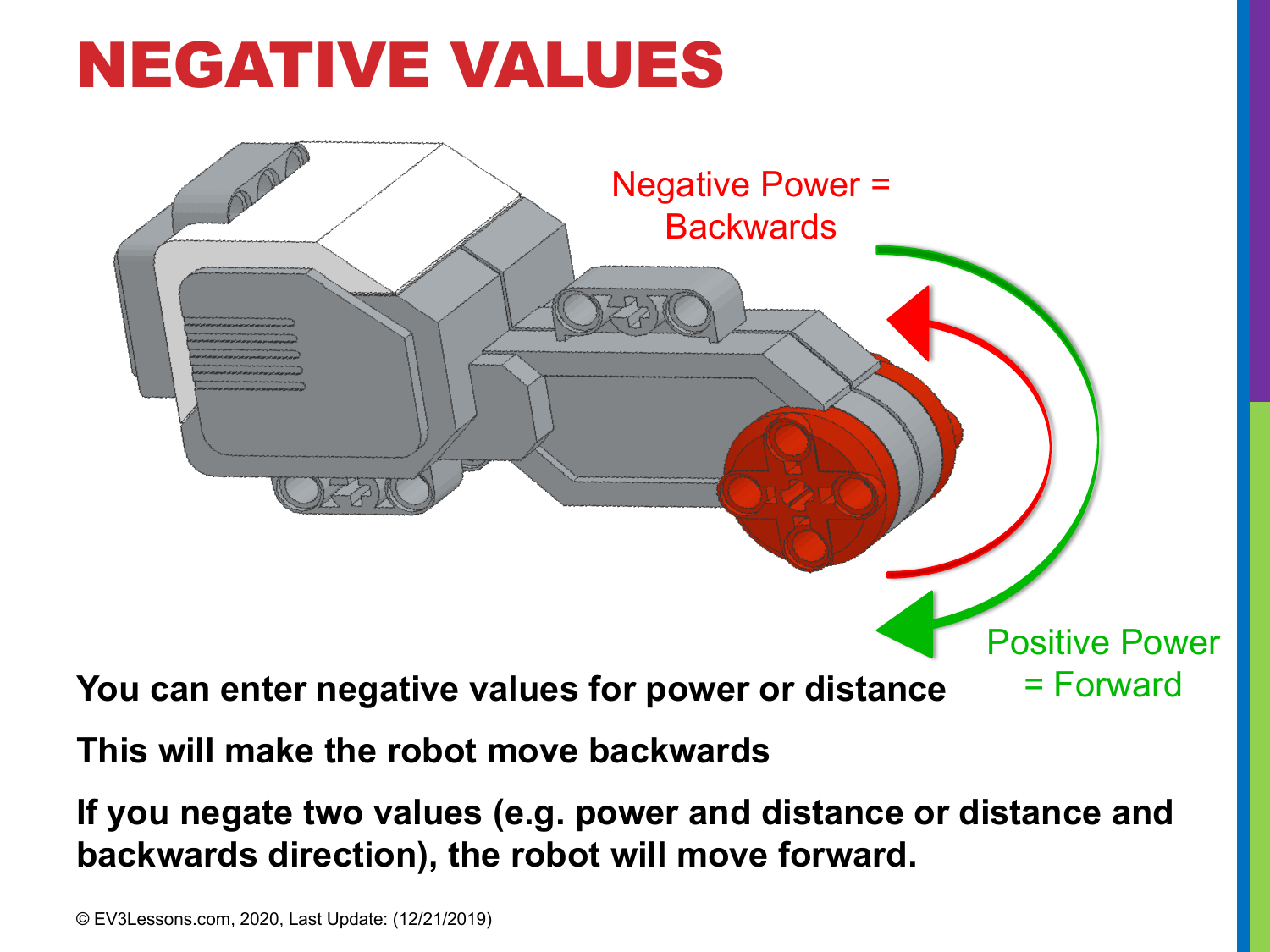# HOW TO MAKE A PROGRAM

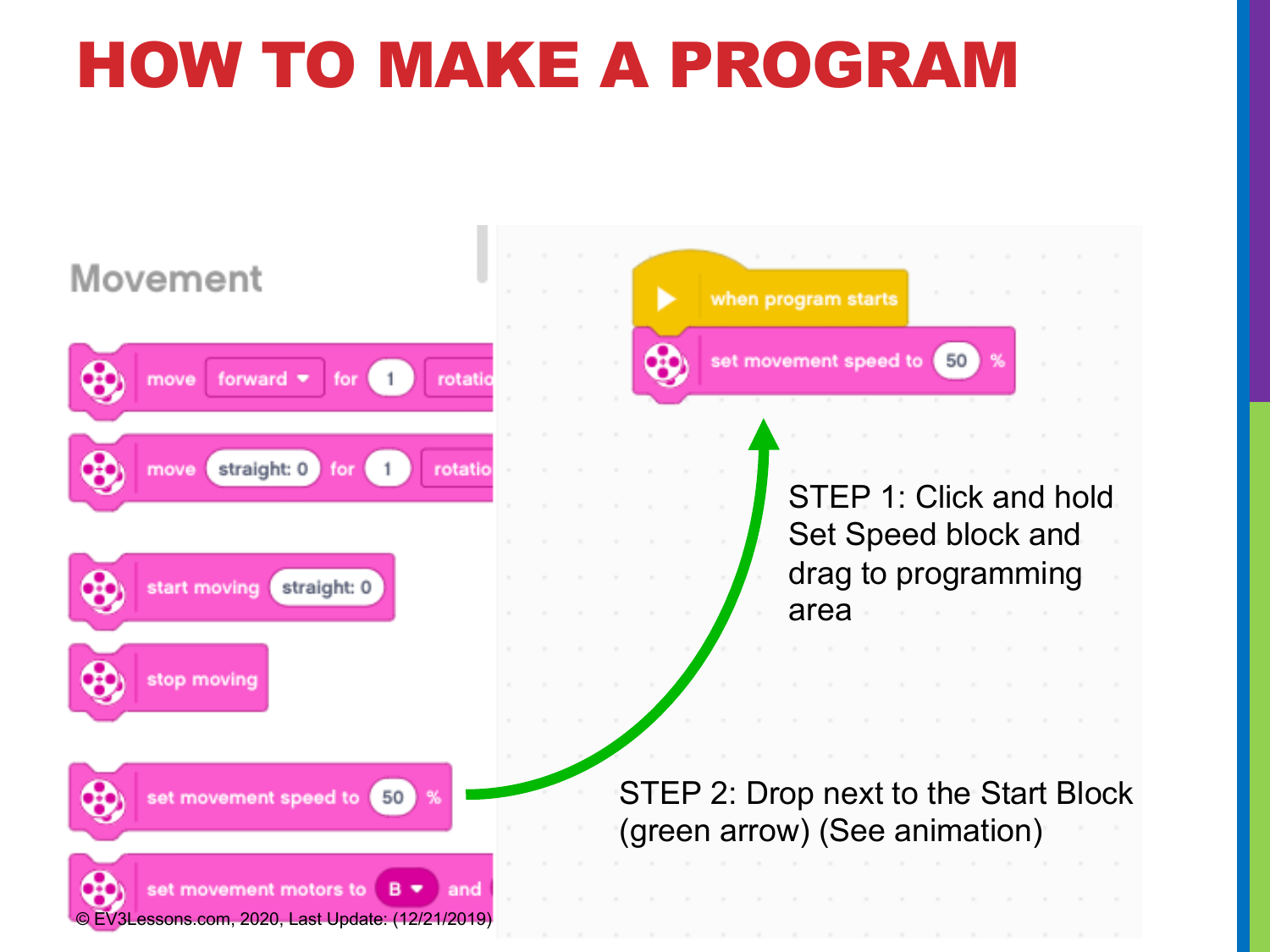# MAKING A MOVE STRAIGHT PROGRAM



STEP 3: Drag the remaining "configure movement" blocks to the program

STEP 4: Drag the Move Straight block onto the program (see animation)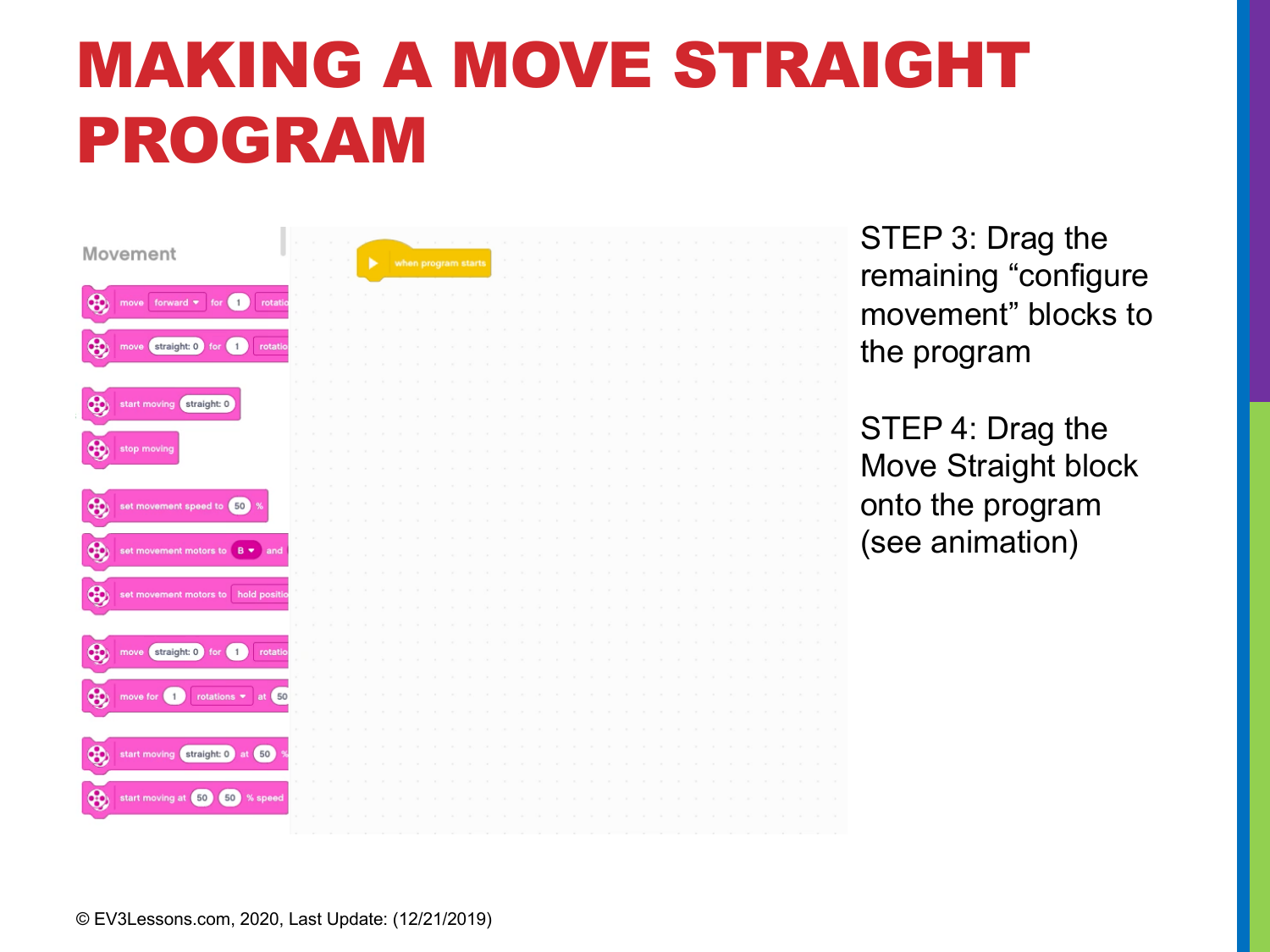# CHALLENGE 1: MOVE STRAIGHT (3 SECONDS)







Step 4



STEP 1: Create a Move Straight program

STEP 2: Change mode and duration. Move "3 Seconds"

STEP 3: Connect USB cable to EV3 and Laptop.

STEP 4: Download to EV3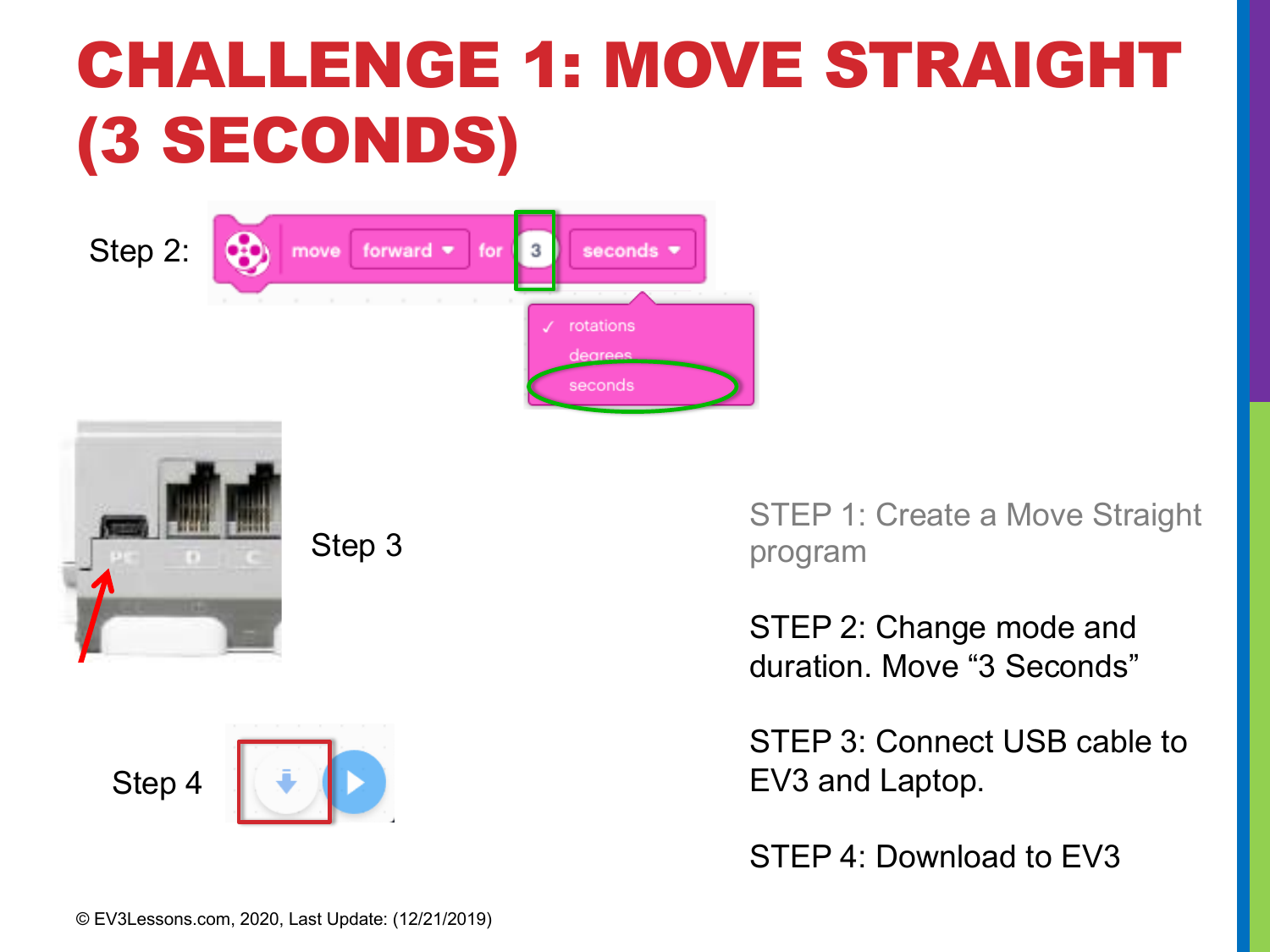# OTHER WAYS TO MOVE 3 SECONDS

**Scratch gives you different ways to move 3 seconds.** 

**Here are 3 other blocks that will move you 3 seconds** 

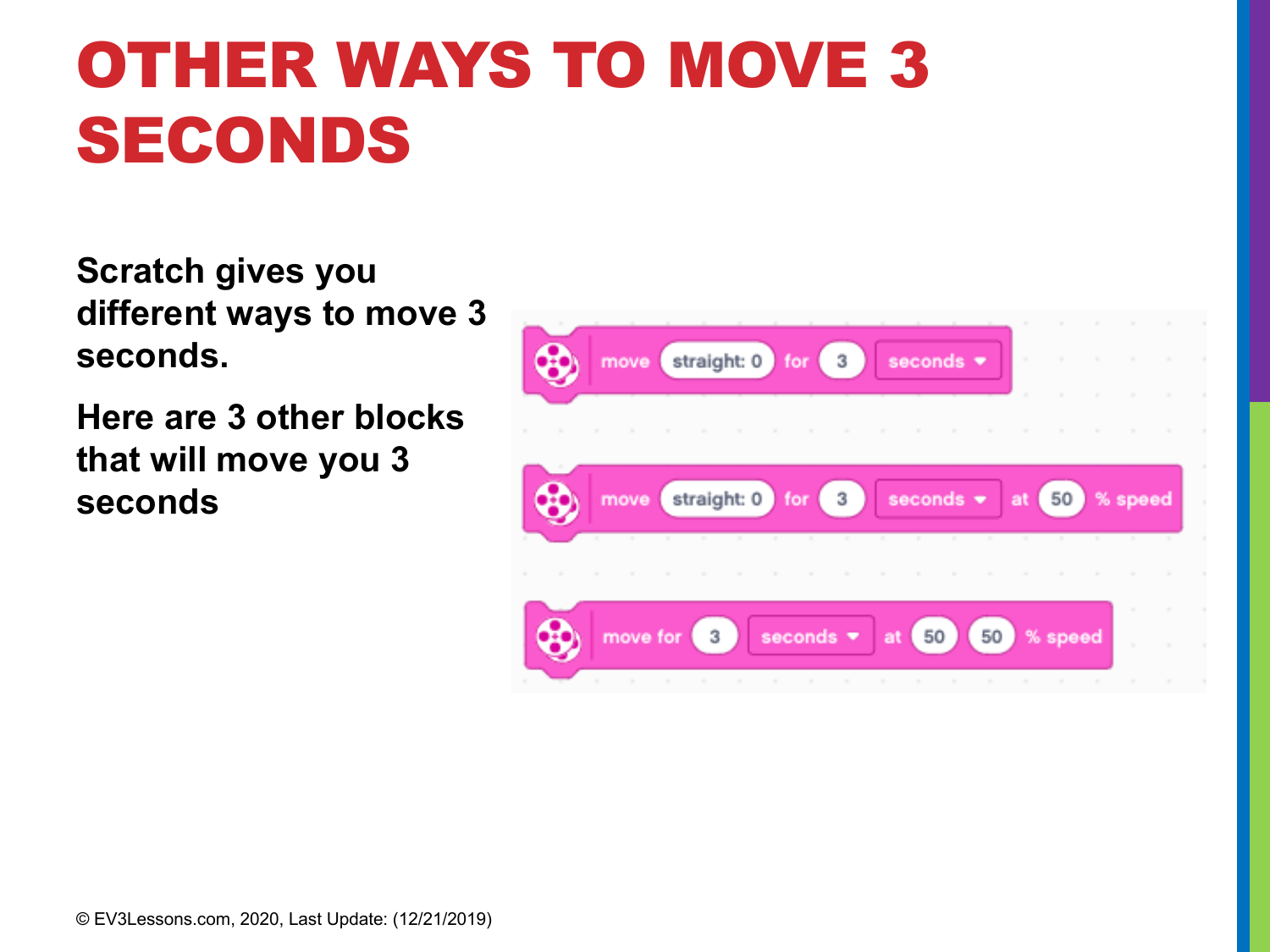### TEACHER INSTRUCTIONS

- **Split up class into groups as need**
- **Give each team a copy of the Move Straight Challenge Worksheet**
- **Challenge Details are on Slide 8**
- **Discussion Page Slide 9**
- **Challenge Solution on Slide 10**
- **A Better Way on Slide 11**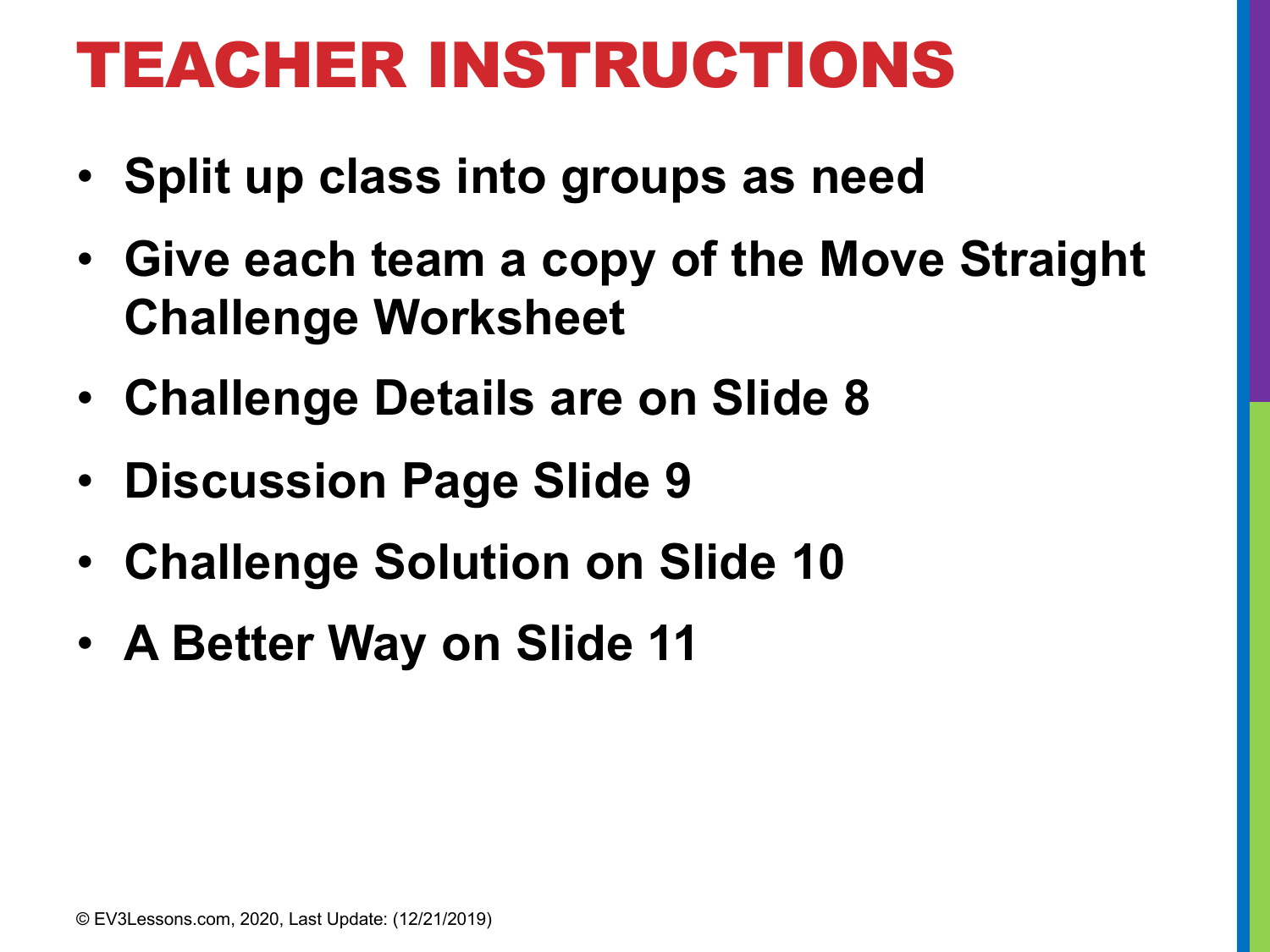# MOVE STRAIGHT: SECONDS VS. DEGREES VS. ROTATIONS

**CHALLENGE: Move your robot forward from the start line to the finish line (1) and back to the start (2).**

**Try mode SECONDS, DEGREES or ROTATIONS and adjust duration/distance**

**Try different speeds**

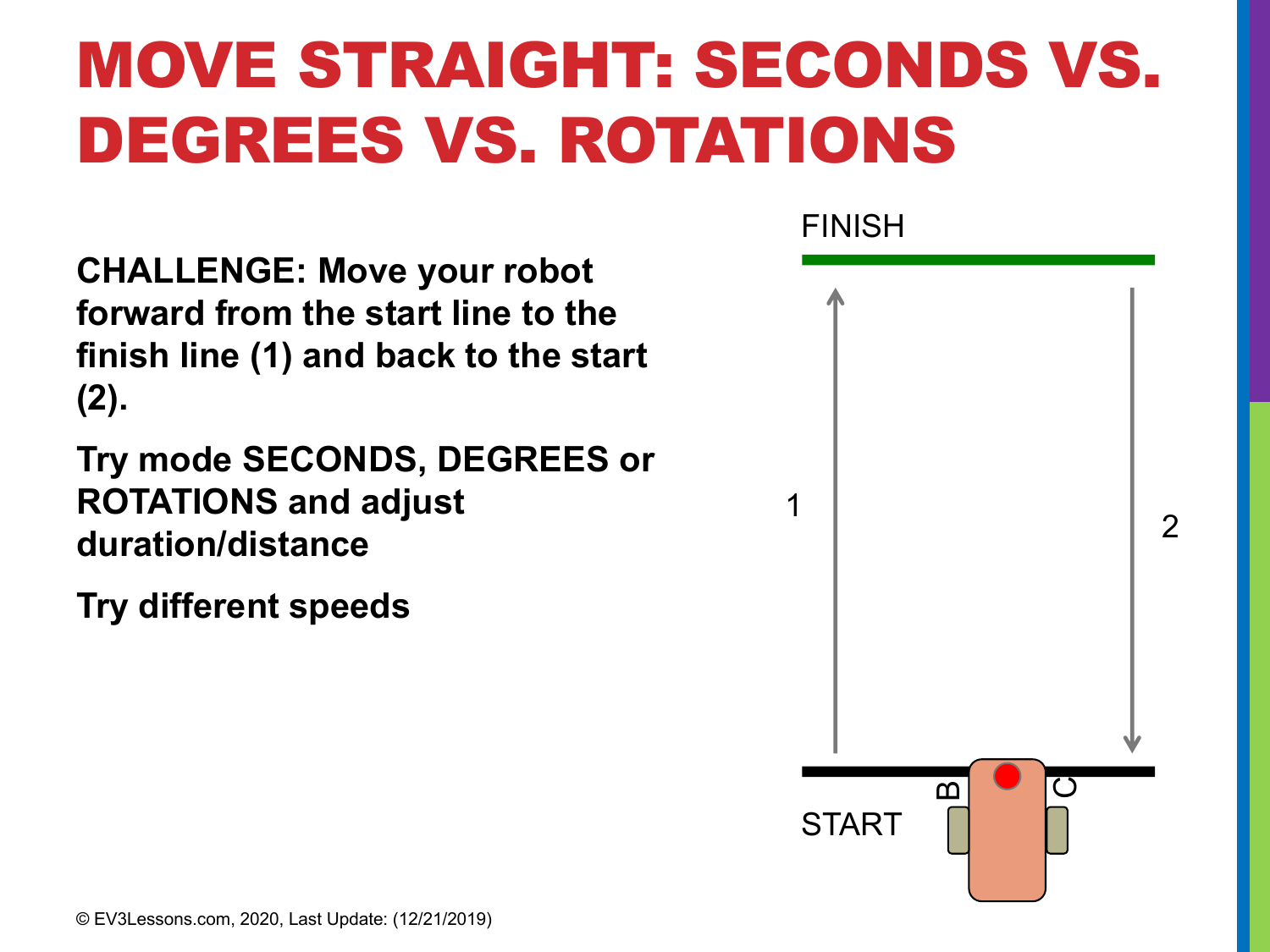#### MOVE STRAIGHT DISCUSSION

#### **Did you guess and check a lot?**

Yes. Programming with seconds, rotations and degrees using guess and check takes a lot of time and effort.

#### **Did changing the speed matter?**

Yes. When you move in seconds your speed will matter.

**Do you think the wheel size will matter? Why?** Wheel size affects degrees/rotations.

**Do you this the battery level will matter? Why?** When you move in seconds, battery levels change the power.

© EV3Lessons.com, 2020, Last Update: (12/21/2019)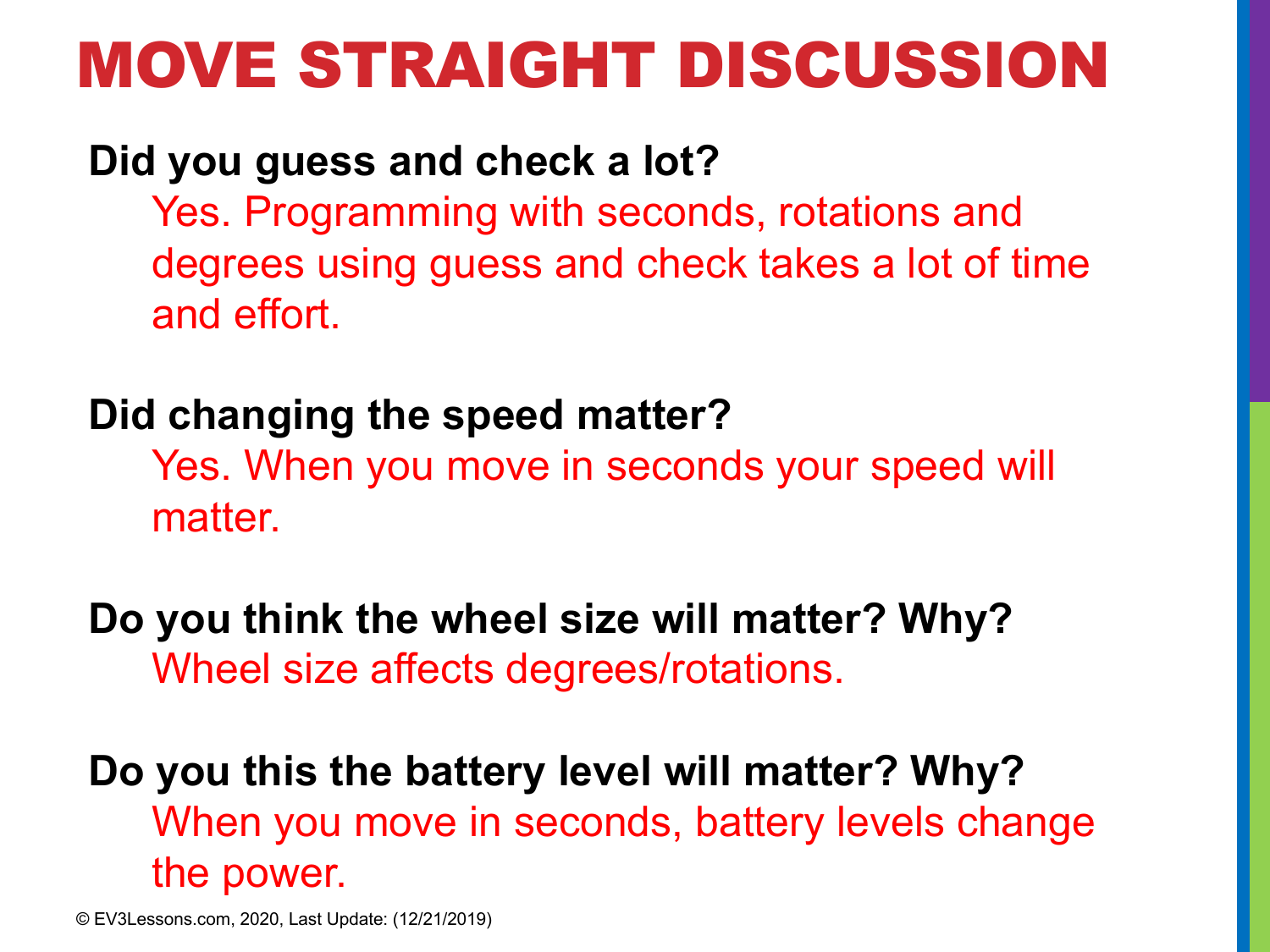### CHALLENGE SOLUTION



• **There is a better way (go to slide 11) to solve this challenge**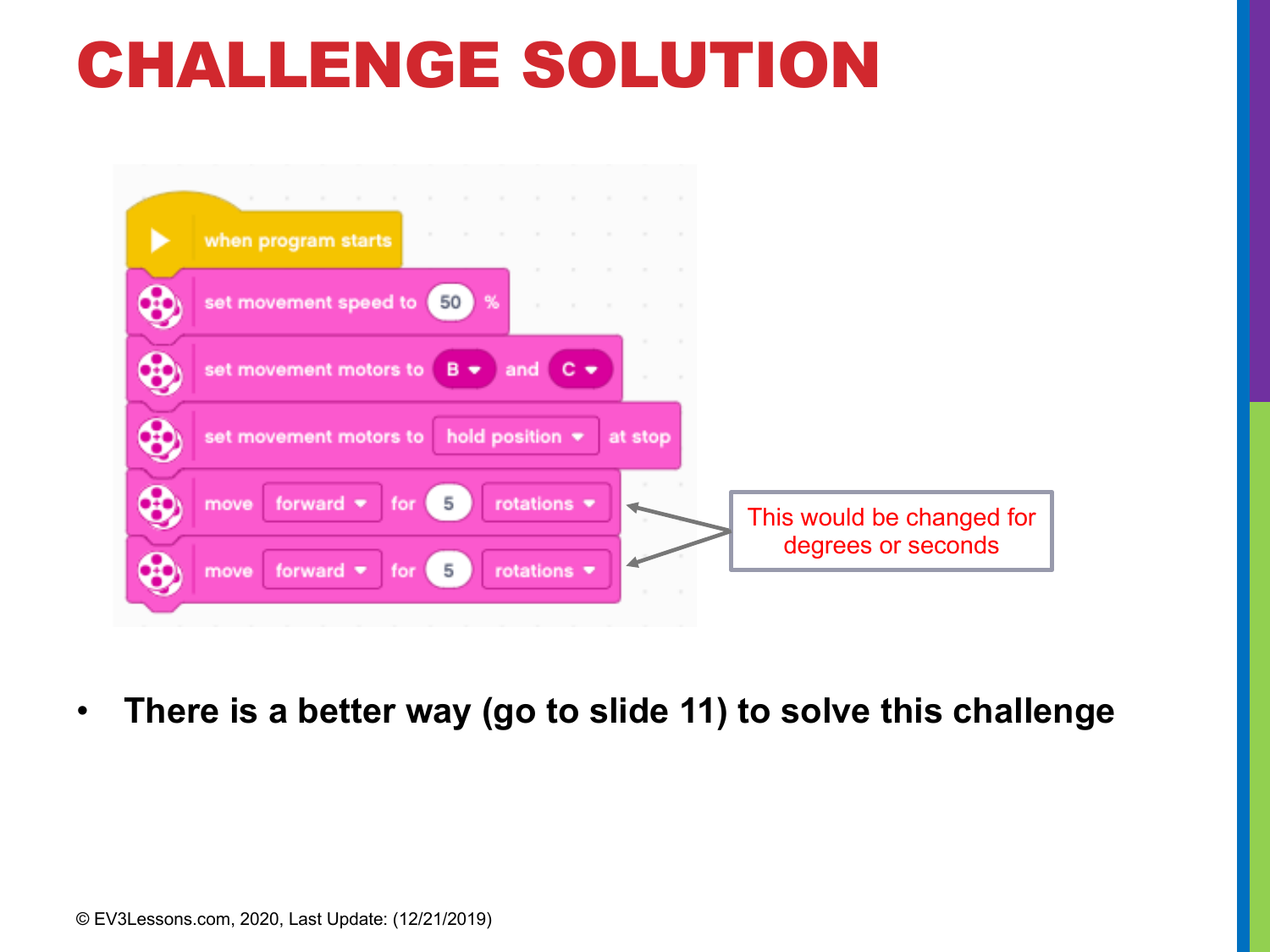# SOLUTION: USE PORT VIEW

**CHALLENGE: Move your robot forward from the start line to the finish line (1) and back to the start (2).**

**In this lesson, you had to use a lot of guess and check to stop exactly on the second line.**

#### **Now try Port View:**

- Go to one of the rotation sensors (Motor B or C for our robot on the right)
- Make sure it is on degrees as the mode and that it starts at 0 degrees.
- Move your robot with your hand from the start line to the end line. Make sure that your wheel turns smoothly and doesn't slip as the robot moves.
- Read how many degrees your robot moved
- Use this number in the Move Steering Block to move the correct distance.
- Read the lesson on Port View for more information





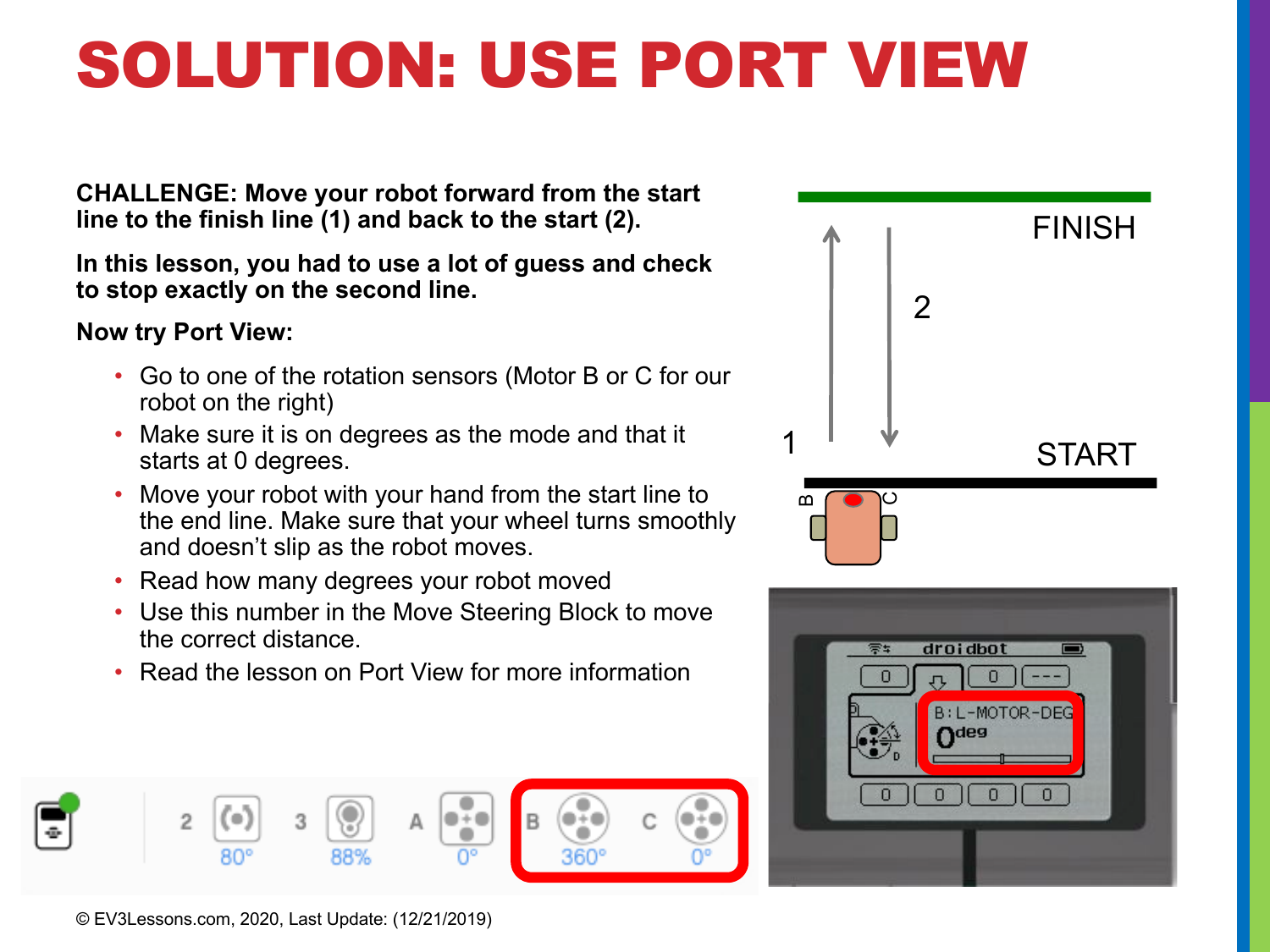# START MOVING AND STOP MOVING BLOCKS





- **There are 4 more move blocks in the Movement palette.**
- **The Start moving blocks will turn on your drive motors at the given speed (and steering if given).**
- **These blocks have no duration/distance. After turning the motor on, the program instantly moves to the next block**
- **The motor will continue running until stopped or controlled by another block**
- **Stop moving will halt your drive motors no matter what action they are running.**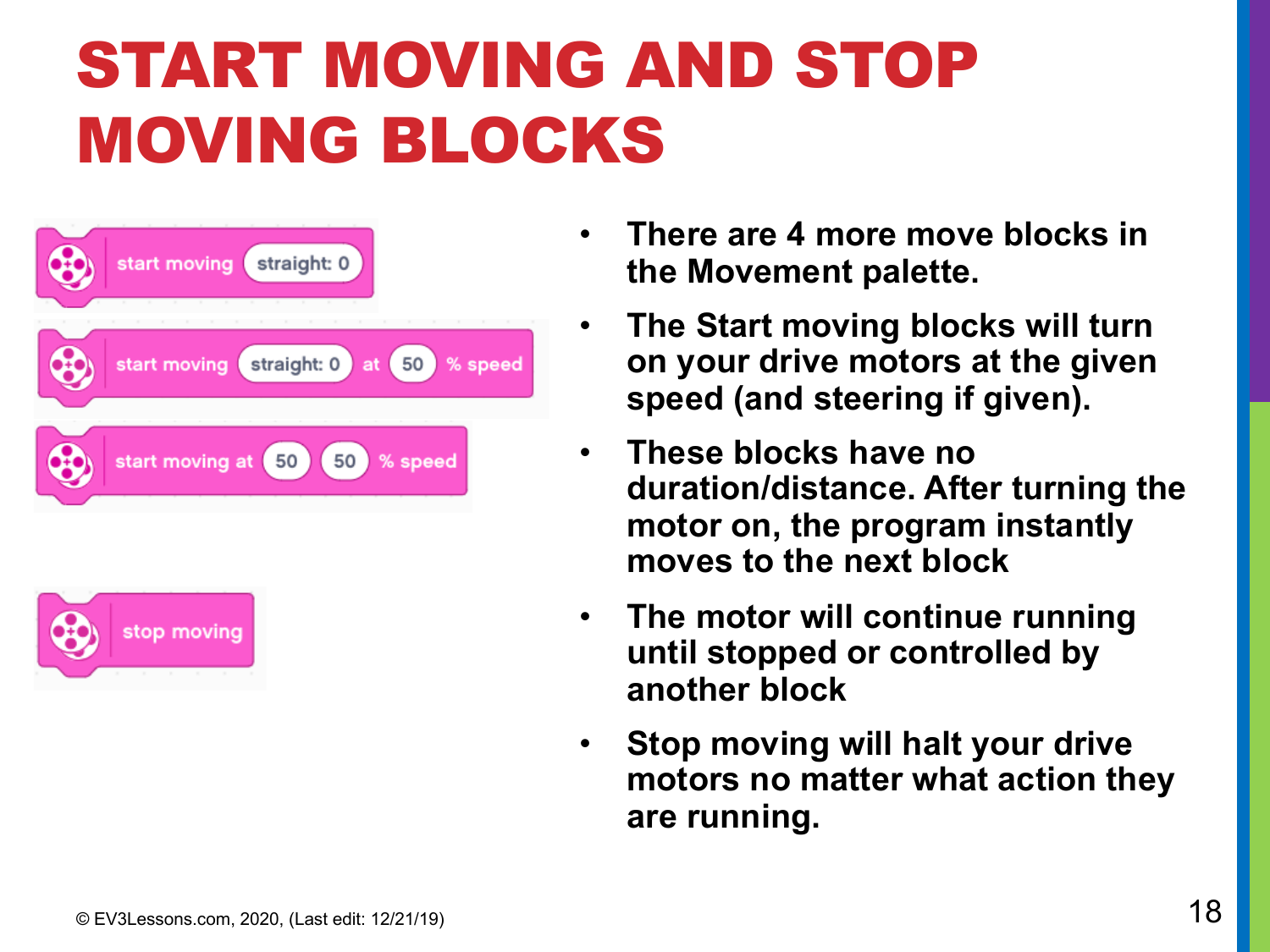# START AND STOP MOVING

**What would happen if you placed a Start Moving block?**

**Would the robot…**

- **1) Move?**
- **2) Move for a little while?**
- **3) Not move at all?**

**ANS. Move until stopped or the program ends. Note that the program will not end unless you have a Stop Program block.**

**What does Motor Off do?**

**ANS. Turn off the motors.**



Note that this is a different behavior than EV3-G users might be familiar with.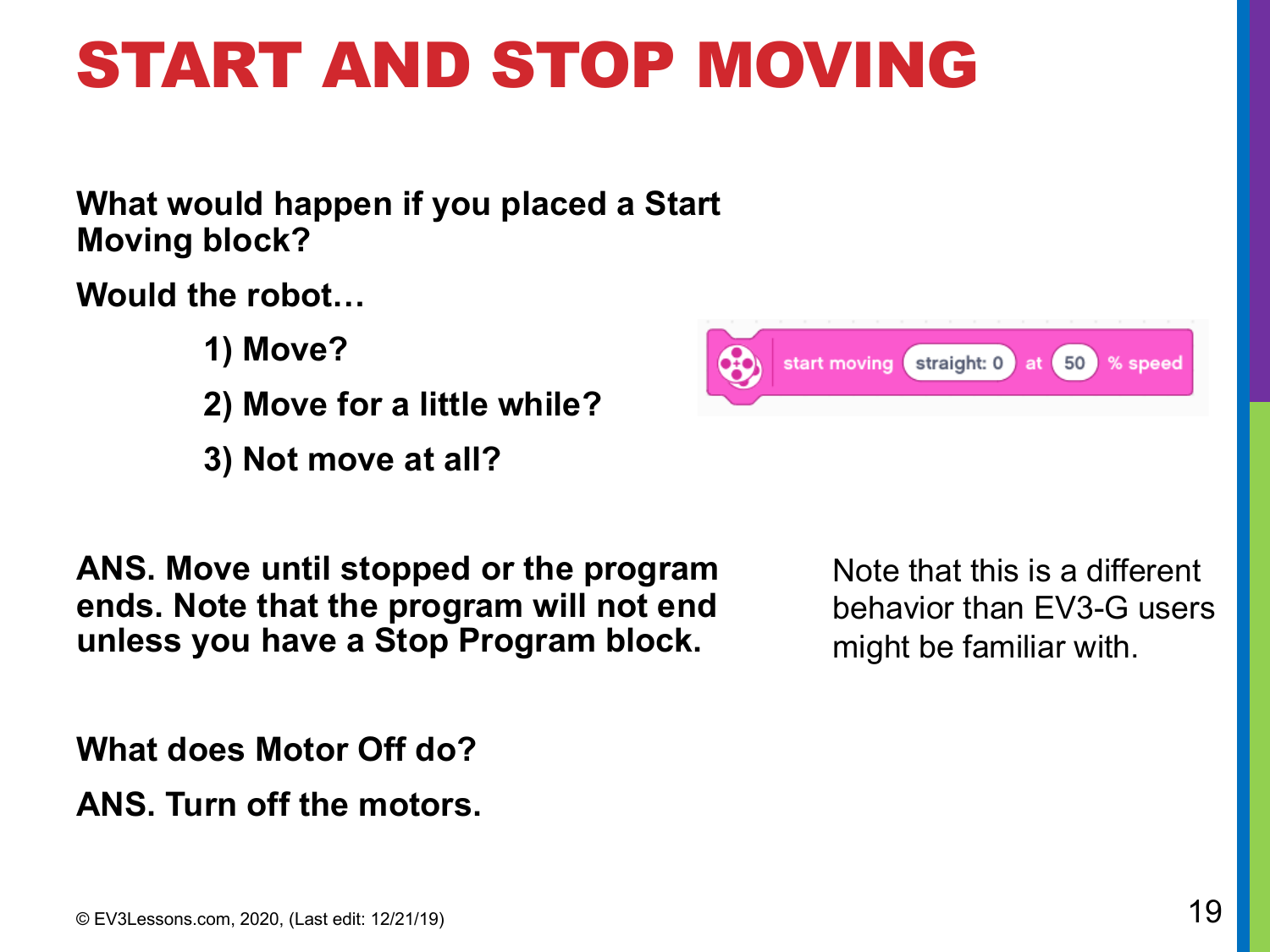#### WAIT BLOCK

**Start and Stop Moving blocks are typically used along with wait blocks. Wait blocks hold up the program execution until some event occurs. The lessons on sensors cover wait blocks in more detail.**

**For now, we will use the Wait for Seconds block**



**This block takes the entered number of seconds to run**

**Can you solve Challenge 1 (Move 3 Seconds) using Start Move and Wait blocks?**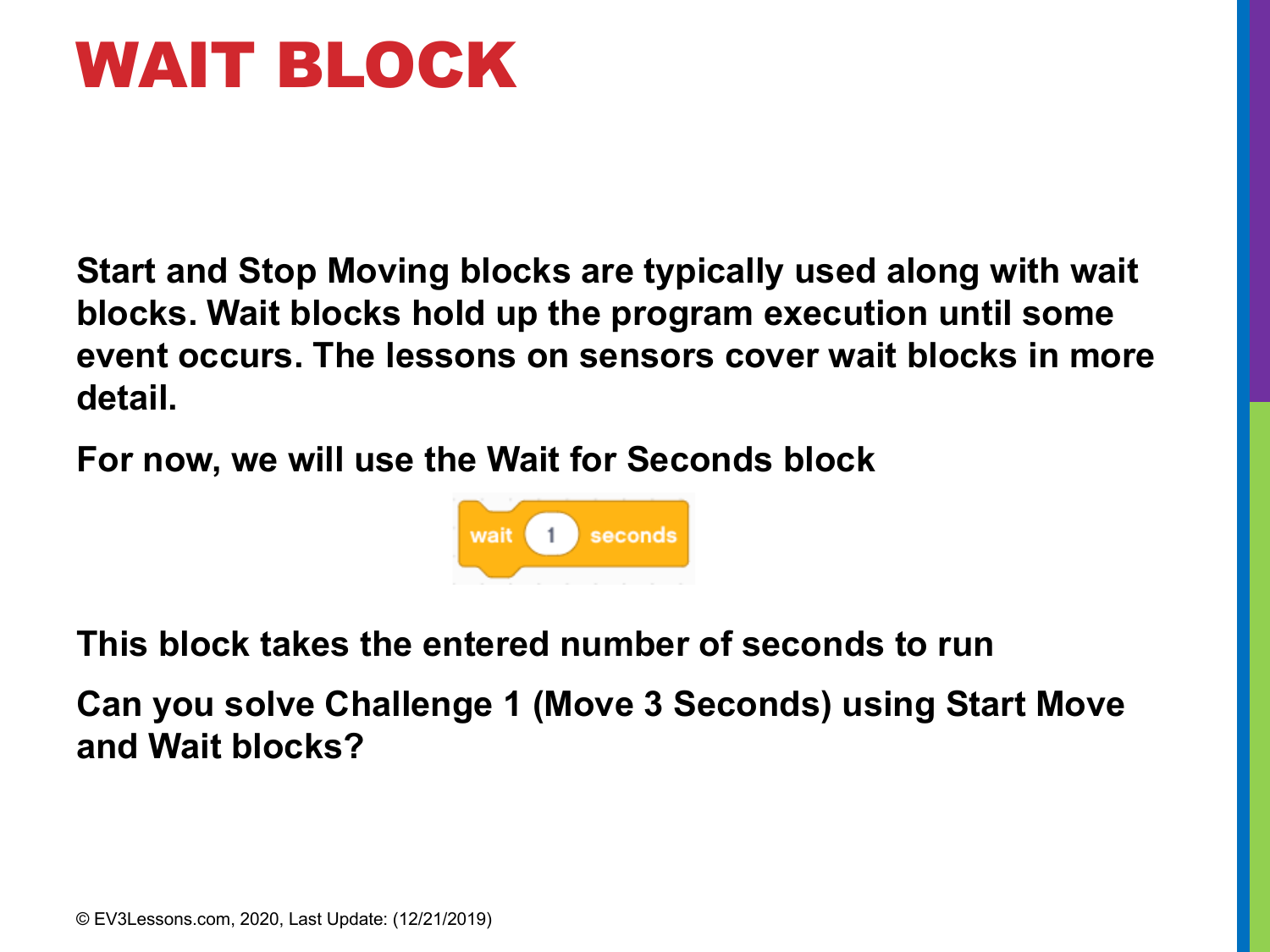# OTHER WAYS TO MOVE 3 SECONDS

**The Start Moving block starts the robot moving**

**After turning on the motors, the program begins running the Wait block. This takes 3 seconds to run.**

**The Stop Moving block makes the robot stop**